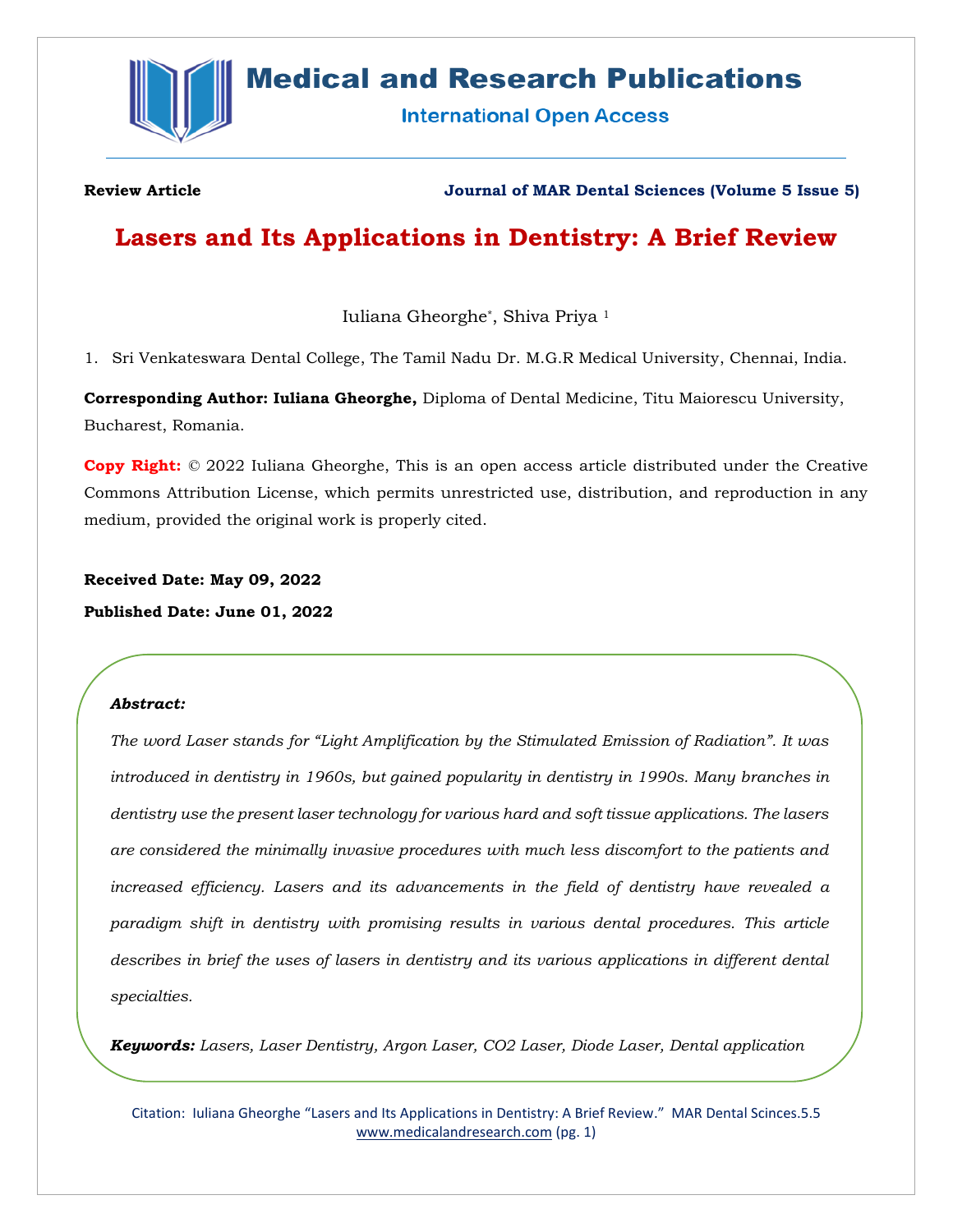# **Introduction**

The term laser is an acronym of light amplification by stimulated emission of radiation [1. Lasers are intense beams produced by stimulated emission of radiation from a light source [2]. Introduction of laser in dentistry, in the 1960s, by Miaman,[3] has led to a continuous research in the various applications of lasers in dental practice. In dentistry lasers are applied in mainly two ways, one on both hard and soft tissues such as, Carbon dioxide (CO2), Neodymium Yttrium Aluminum Garnet (Nd: YAG), and Er:YAG, whereas, other on soft lasers, based on the semiconductor diode devices, which are compact, low-cost devices used predominantly for applications, are broadly termed as low-level laser therapy (LLLT) or 'biostimulation'. [4] On account of the ease, efficiency, specificity, comfort, and cost over the conventional modalities, lasers are indicated for a wide variety of procedures in dental practice. The aim of this review is to primarily focus on the various applications of lasers, in dentistry.

# **History**

The term LASER was first introduced to the public in 1959, in an article by a Columbia University graduate student, Gordon Gould. [5] Miaman was the first person who used the laser in 1960 on the hard and soft tissue. Advancements in the application of lasers over the last two decades have extended their use in caries prevention, bleaching, cavity preparation, dentinal hyper-sensitivity, growth modulation as well as for diagnostic purposes. In the soft tissue, it has been used in wound healing, the removal of hyperplastic tissue to uncover impacted or partially erupted tooth, photodynamic therapy of malignancies, and photo-stimulation of herpetic lesion. It has been discovered that lasers have increased the efficiency, specificity, ease, cost, and comfort of dental treatment. [6]

In 1970's, researchers began to find the clinical oral soft tissue uses of medical CO2 and neodymiumdoped: yttrium aluminum garnet (Nd:YAG) lasers. The first laser that had truly both hard and soft tissue application was the CO2 laser, invented by Patel in 1964,5 The Nd:YAG laser was also developed in 1964 by Geusic, a year after the invention of ruby laser, but it was largely overshadowed for a long time by the ruby and other lasers of the era until 1990, when the first pulsed Nd:YAG laser was released which is thought to have a better interaction with dental hard tissues. In 1971, The first use of lasers in endodontics was reported by Weichman and Johnson, as they utilize high power infrared CO2 laser to seal the apical foramen in vitro. [5] Research continues for future indications with an alltissue laser, including crown and veneer preparations, orthodontic applications, advanced new implant therapies including sinus augmentation and bone grafting, a gingival tissue resurfacing and even lowlevel laser therapy applications using the yttriumscandium- gallium-garnet (YSGG) laser. Since then the clinical applications of the lasers continue to increase rapidly. At present, lasers are indicated for a variety of dental procedures which are discussed later.

Citation: Iuliana Gheorghe "Lasers and Its Applications in Dentistry: A Brief Review." MAR Dental Scinces.5.5 [www.medicalandresearch.com](http://www.medicalandresearch.com/) (pg. 2)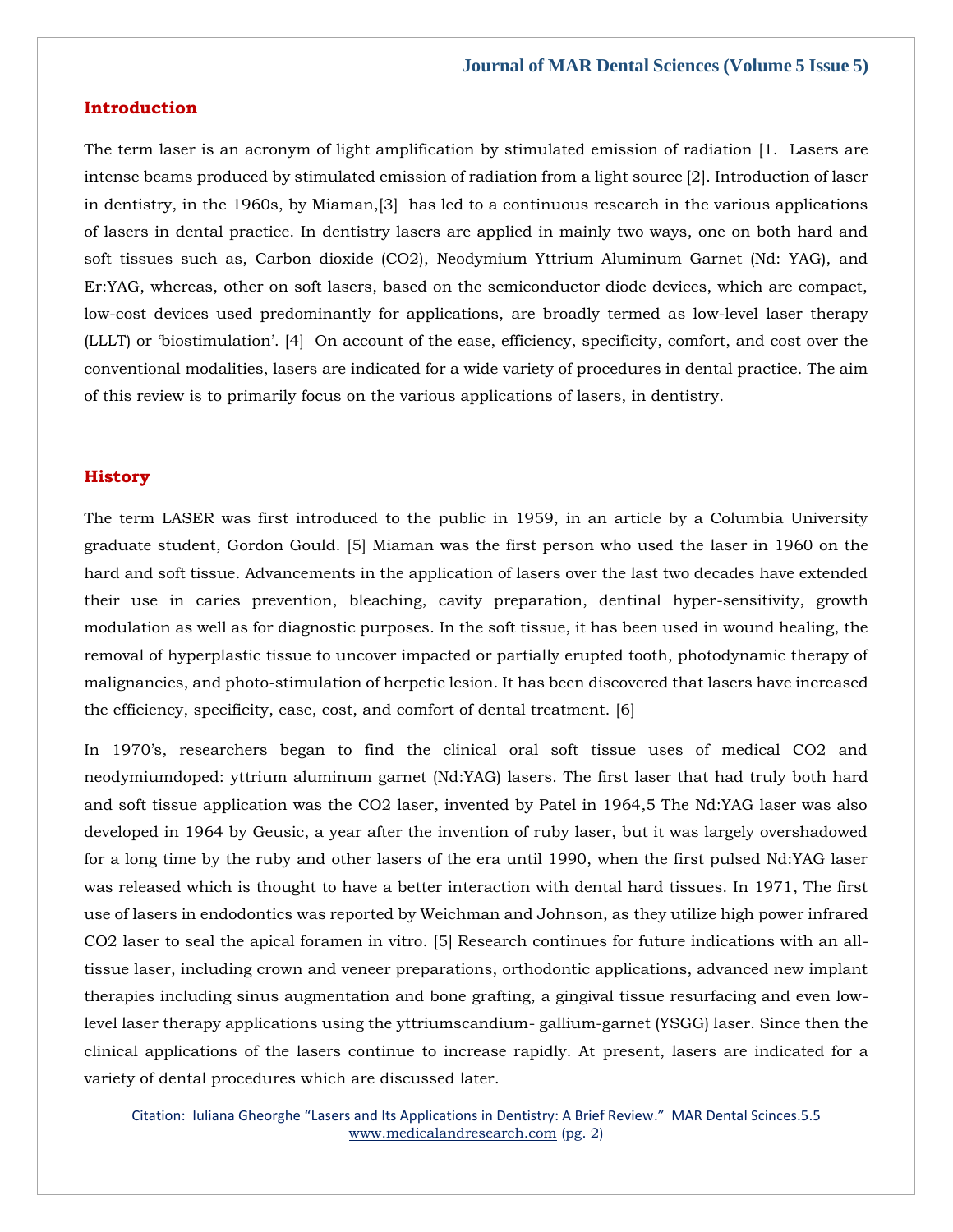# **Classification**

Lasers in dentistry can be classified according to various factors, including the lasers active medium such as gas, liquid, solid and semi-conductor, which specifies the type of laser beam that will be emitted. Invariably they can be also classified according to the lasing medium used as a gas laser and a solid laser. Furthermore, they can be classified according to tissue applicability in hard and soft tissue lasers or according to the wavelengths and the risk associated with laser application. [6] (Table 1)

| Type of Lasers | Wavelength<br>(nm) | Tissue being Targeted          |
|----------------|--------------------|--------------------------------|
| Diode          | 850-1064           | Gingiva, Mucosa                |
| Nd: YAG        | 1064               | Gingiva, Mucosa                |
| Er: YAG        | 2940               | Gingiva, Mucosa,<br>Enamel.    |
|                |                    | Dentine, Bone                  |
| Er, Cr: YSCG   | 2860               | Gingiva,<br>Mucosa,<br>Enamel. |
|                |                    | Dentine, Bone                  |
| $\Omega$       | 10640              | Gingiva,<br>Enamel.<br>Mucosa, |
|                |                    | Dentine, Bone                  |

**Table 1 -** Wavelength of laser light used and target tissue

Nd:YAG: Neodymium-Doped:yttrium Aluminum Garnet,

Er:YAG: Erbium:Yttrium Aluminum Garnet,

Cr:YSGG: Chromium:yttrium-Scandium-Gallium-Garnet

The first gas laser was the helium neon laser which was promoted by a green wavelength and several infrared wavelengths. Carbon dioxide, NdYAG, and Er:YAG (erbium-doped yttrium aluminium garnet) categorised as Hard lasers can be used for both hard and soft tissue application but they have limitations as they are expensive and cause thermal injury to the tooth pulp. Cold lasers, also known as soft lasers, which are based on the diode device are compact and have low costs. These are commonly termed as low-level laser therapy (LLLT). The mixture of some noble gases such as argon, krypton, and xenon with reactive gases produce a special type of gas.

The carbon dioxide laser is hydrophilic, has rapid soft tissue removal and haemostasis with shallow depth penetration and has maximum absorbency, although its bulkiness, high cost and destruction of hard tissue are to its disadvantages. Besides having good haemostasis, the Nd:YAG laser is highly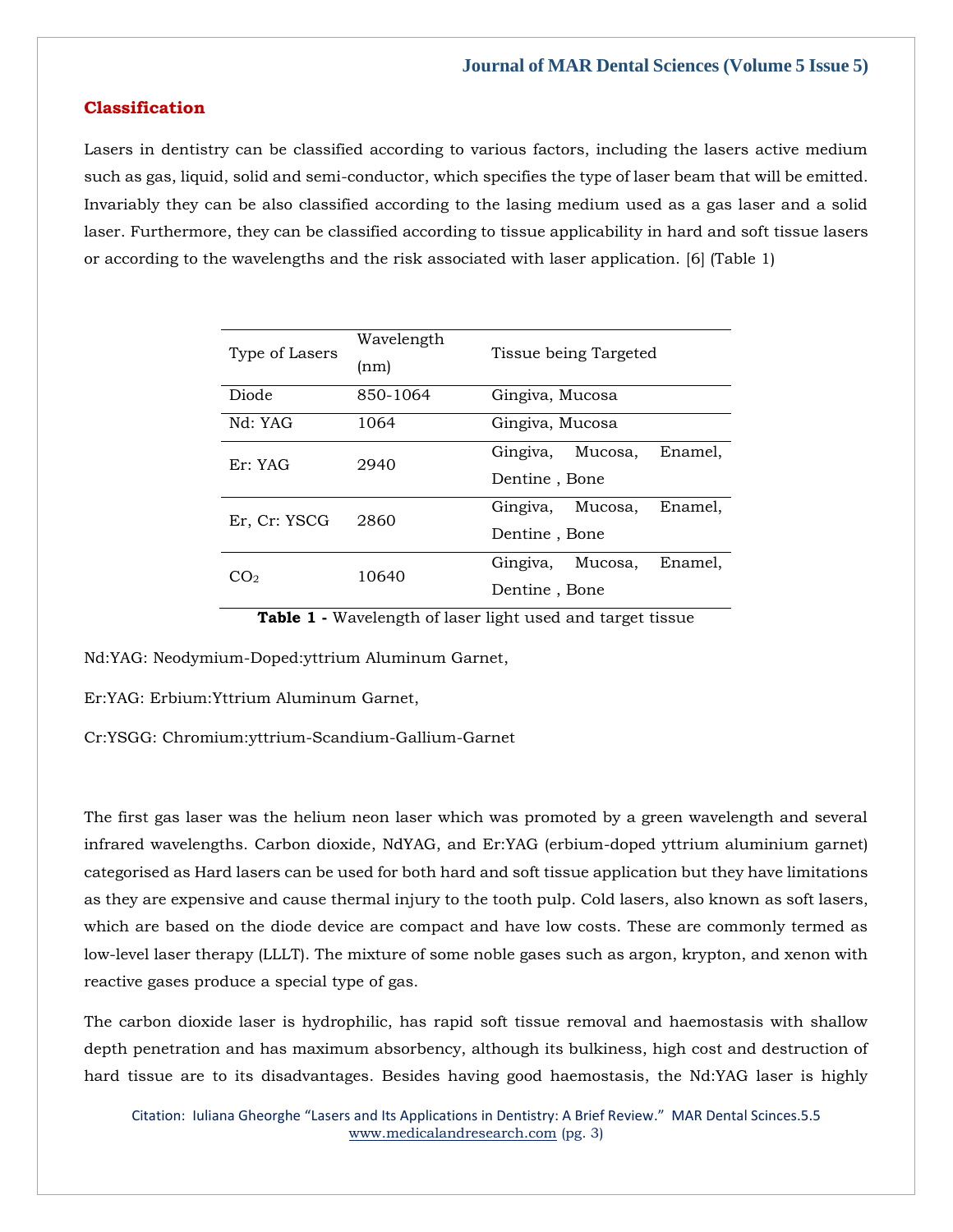absorbed by the pigmented tissue, keeping it very effective in surgical cutting and coagulation of the soft tissue.

The erbium laser has two wavelengths, the Er,Cr:YSGG (yttrium scandium gallium garnet) laser and the Er:YAG laser. The high affinity for hydroxyapatite and the highest absorption of water render it the best choice for treatment of hard tissues as well as soft tissue ablation that has a high percentage of water.

LLLT is a recently developed technique with applications in medicine, dentistry, and physiotherapy. It can offer such therapeutic effects as accelerated wound healing and pain relief to patients. LLLT has established itself well in clinical dentistry, attributed to the therapeutic effects like bio stimulation, regenerative capacity and anti-inflammatory effects seen at the lower heat.

# **Mechanism of Action**

In the dental laser, the light reaches the target tissue via the fiberoptic cable, hollow wave guide, focusing lenses, and cooling system6. The Amdt–Schutz principle is the basis for the action. This means that the increase or decrease of the stimulus beyond the optimal dose will lead to weakening or absence of the effect. The optimal effect is created with the optimal dose.

Laser light is a monochromatic light and consists of a single wavelength of light. It consists of three principal parts: An energy source, an active lasing medium, and two or more mirrors that form an optical cavity or resonator. For amplification to occur, energy is supplied to the laser system by a pumping mechanism, such as, a flash-lamp strobe device, an electrical current, or an electrical coil. This energy is pumped into an active medium contained within an optical resonator, producing a spontaneous emission of photons. Subsequently, amplification by stimulated emission takes place as the photons are reflected back and forth through the medium by the highly reflective surfaces of the optical resonator, prior to their exit from the cavity via the output coupler. In dental lasers, the laser light is delivered from the laser to the target tissue via a fiberoptic cable, hollow waveguide, or articulated arm. Focusing lenses, a cooling system, and other controls complete the system.

Laser light has four types of interactions with the target tissue which depends on the optical properties of that tissue: Absorption, transmission of laser energy, reflection, scattering of the laser light.

When a laser is absorbed, it elevates the temperature and produces photochemical effects depending on the water content of the tissues. When a temperature of 100°C is reached, vaporization of the water within the tissue occurs, a process called ablation. At temperatures below 100°C, but above approximately 60°C, proteins begin to denature, without vaporization of the underlying tissue. Conversely, at temperatures above 200°C, the tissue is dehydrated and then burned, resulting in an undesirable effect called carbonization. Absorption requires an absorber of light, termed chromophores,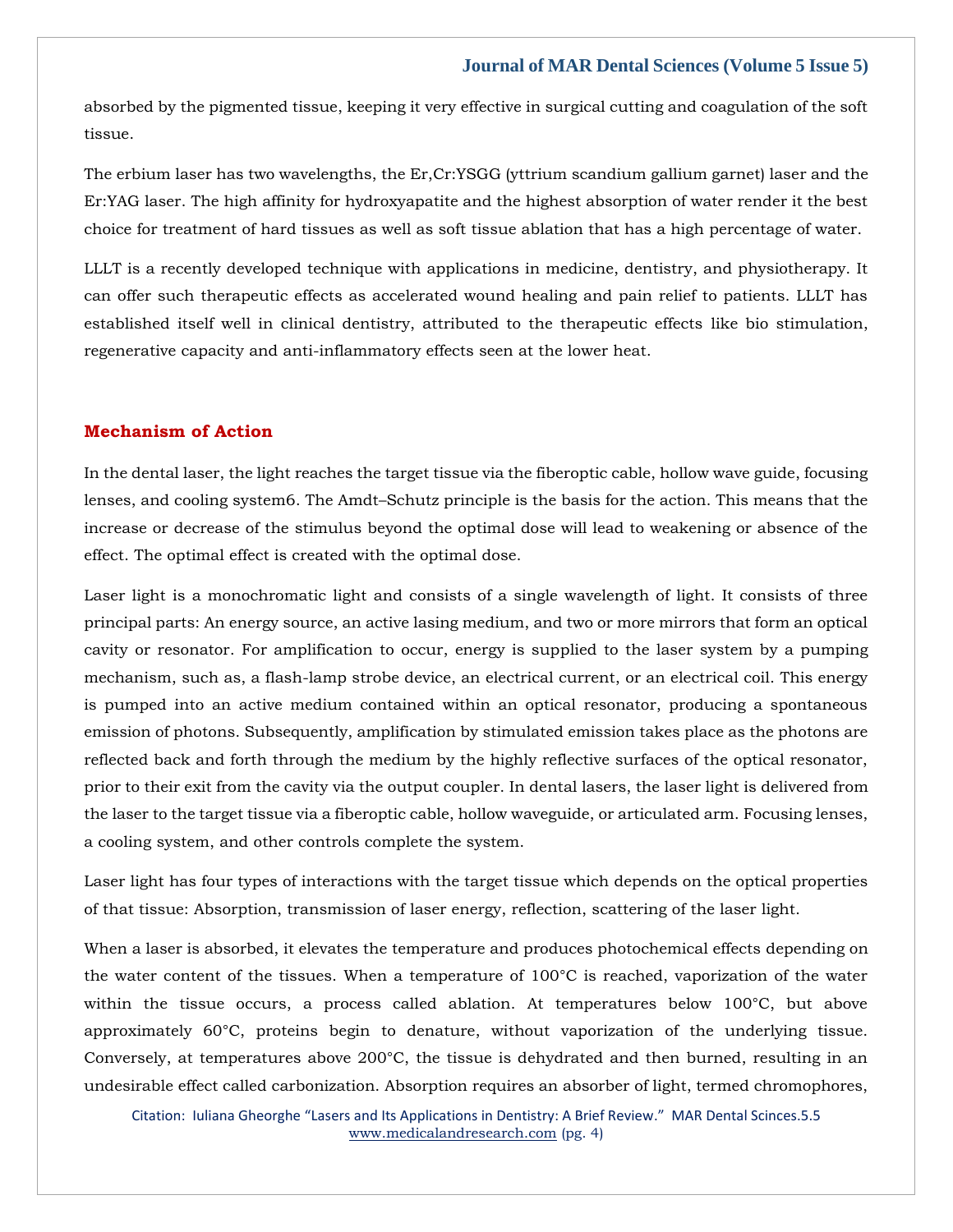which have a certain affinity for specific wavelengths of light. The primary chromophores in the intraoral soft tissue are Melanin, Hemoglobin, and Water, and in dental hard tissues, Water and Hydroxyapatite. Different laser wavelengths have different absorption coefficients with respect to these primary tissue components. [7,8]

The primary determinant, which decides the depth of penetration and absorption of laser light in the target tissue, is the wavelength of the laser used. Depending on the wavelength used, some lasers able to penetrate the tissue deeper than others. In contrast, other laser has a limited penetration and has effect only on the tissue surface. For example, the Nd:YAG which is indicated for bone and hard tissue applications, penetrates 2-5 mm into tissue3 while CO2 laser has a limited penetration up to 0.03 to 0.1 mm in the tissue, thus indicated for soft tissue applications.

This property of laser transmission depends on the wavelength of laser light used. There is the transmission of the laser energy directly through the tissue without producing any effect on the target tissue. Nd:YAG, Argon and diode laser light gets transmitted through water, whereas tissue fluids readily absorb the erbium family and CO2 at the outer surface so there is little energy transmitted to adjacent tissues. [9]

The laser reflection is the property of laser causes laser light to redirects itself off the surface, having no effect on the target tissue. This reflected light could be dangerous when redirected to an unintended target such as eyes.

There is also scattering of the laser light with correspondence decrease of that energy and possibly producing no useful biologic effect. This property can cause unwanted damage as there is heat transfer to the tissue adjacent to the surgical site. However, a beam deflected in different directions facilitates the curing of the composite resin or when treating an aphthous ulcer. [9] The clinician must be aware of certain factors before applications of lasers such as appropriate laser wavelength, beam diameter, focused or defocused mode, pulse energy or power output, spot size, and tissue cooling.

# **Applications In Dentisry**

#### **Oral medicine**

Many kinds of LLLT, which are used to treat oral lichen planus, include ultraviolet (waves of below 350 nm length), Helium neon (632 nm), and diode (red infrared wavelengths 600 to 1100 nm) lasers and these premalignant lesions like oral lichen planus can interfere with daily activities like eating and speaking. LLLT was introduced especially for treating the erosive lichen planus type with very minimal side effects. In addition, there are two types of effects that a low-level laser produces: primary and secondary. Primarily, it causes vasodilation, lymphatic drainage, cellular activity and metabolism,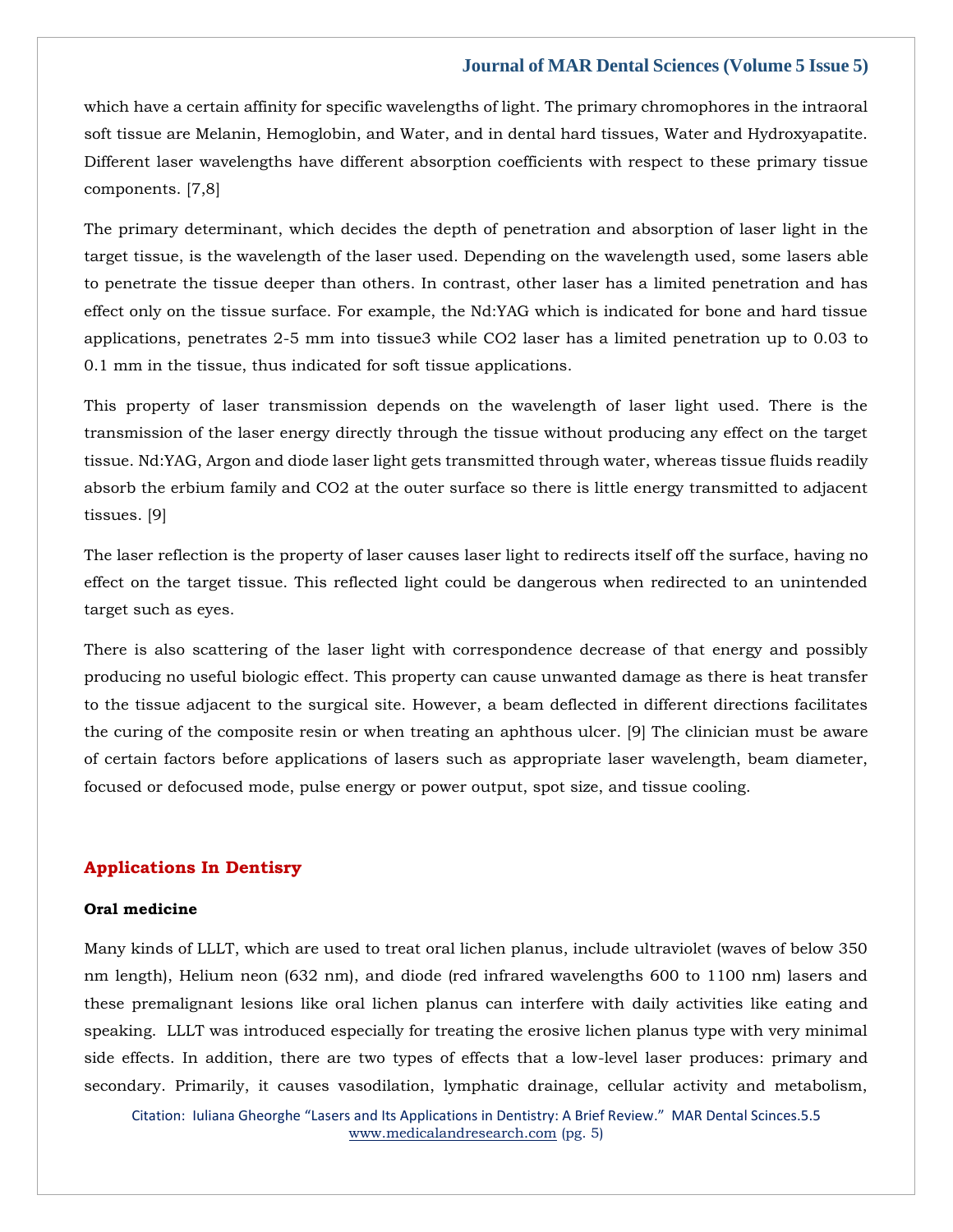enhancement of the flow of blood, activation of fibroblast and neutrophils, and stimulation of pain threshold. The secondary effect is the aggregation of prostaglandin, immunoglobulin and lymphocytes, and beta-endorphin in the tissue encephalin. Therefore, this will reduce infection and inflammation, pain, soreness, and immune response. [2,12]

Oral leukoplakia has also shown regression with laser therapy. CO2 lasers are very beneficial in treating oral leukoplakia. It causes minimal swelling and pain. Photodynamic therapy with 5-aminolevulinic acid and a pulse dye laser is used to maintain the regression of the leukoplakia. Although it is less invasive and painful and it shows better aesthetics, there has been a reoccurrence of the dysplastic oral leukoplakia after oral surgery in the instances of smoking directly after the surgery. So changes in oral habits have a great influence on the outcome of the laser surgery. [11]

Oral mucositis which is considered as the most painful oral lesion requires narcotic analgesic and can reduce the quality of life. Factors that influence the growth of the oral mucositis are chemotherapeutic regimen, the type of malignancy, patients' age, neutrophil counts and the use of oral care measure. There are many side effects for the oncologic therapy such as ulcerations, alopecia, thrombocytopenia, neutropenia, and oropharyngeal mucositis. The condition is worsened if accompanied by poor oral hygiene, pre-existing intraoral lesions, deficient immune status, and high-level pro-inflammatory cytokines. [12,13]

Fordyce granule excision using a combination of the low-intensity and high-intensity lasers has produced increased aesthetics results and quicker healing with reduced postoperative pain and inflammation. [14]

# **Endodontics and Restorative dentistry**

# **Lasers for Caries Detection**

This diagnostic technology in which a Diagnodent, a 655 nm diode laser, aids in the detection of incipient caries is called laser-induced fluorescence. When the laser irradiates the tooth, the light is absorbed by organic and inorganic substances present in the dental tissues, as well as by metabolites such as bacterial porphyrins. These porphyrins showed some fluorescence after excitation by red light. Since bacteria are present in the carious lesions, carious tissue exhibits more fluorescence as compared to the healthy tissue which distinguish between the carious and sound tooth structure. It can detect occlusal, interproximal carious lesion or identify occult lesions beneath fissure sealants. [15-17]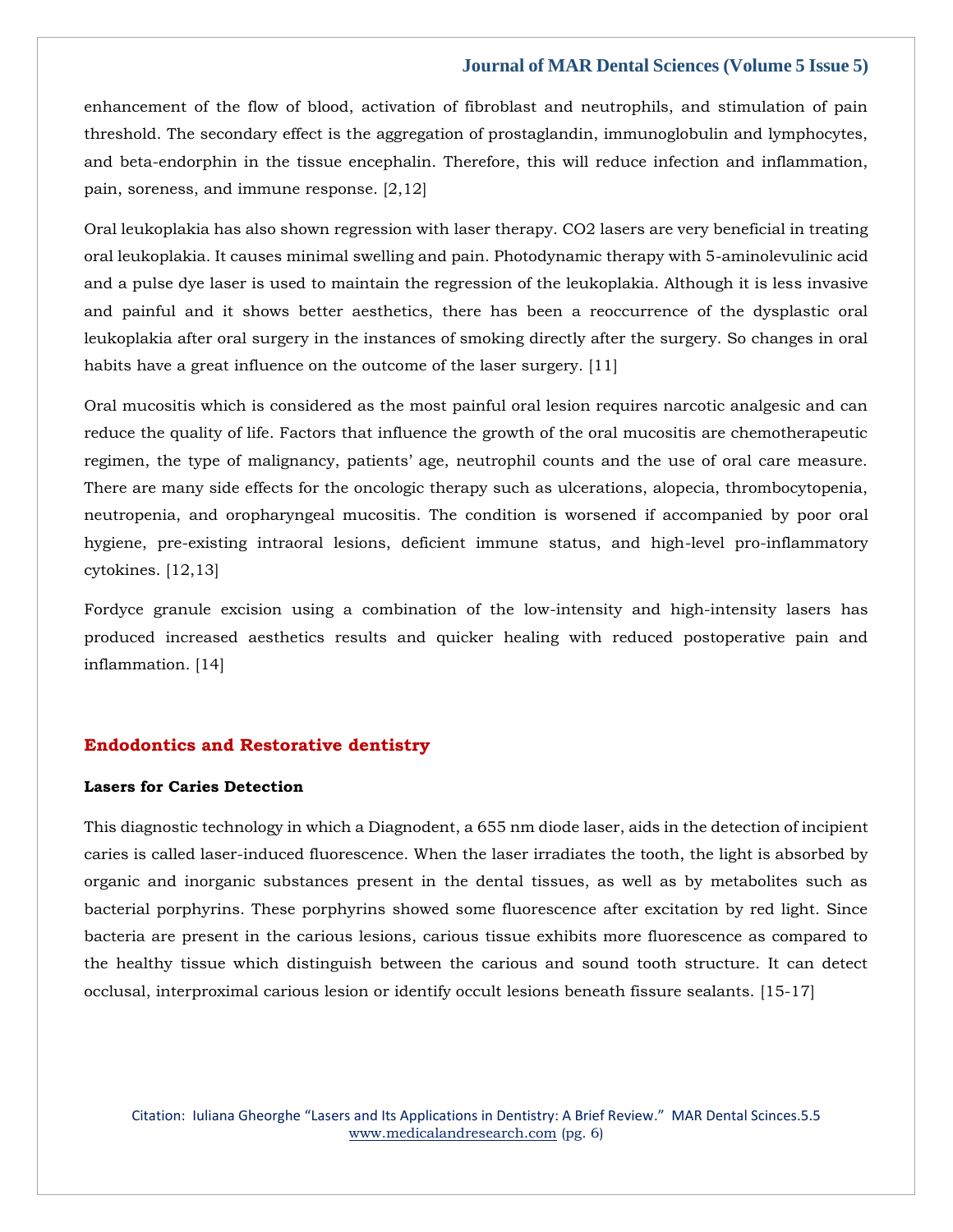#### **Prevention of Caries**

Lasers can be used for removal of incipient caries, sealing pits and fissures. CO2 and Nd:YAG lasers can remove the organic and inorganic debris found in pits and fissures. Terry Myers (1985) used Nd:YAG laser for debridement of incipient caries. The lased fissure areas appeared similar to that of normal enamel. After argon fluoride laser, when topical fluoride treatment was performed for conditioning of enamel, significant reduction in enamel acid demineralization was observed.

#### **Lasers for Caries Removal and Cavity Preparation**

The Er:YAG lasers are proven to be safe and effective in caries removal and cavity preparation in pediatric and adults patients without significant damage to tooth structure or patient discomfort. This device also aid in removal of defective composite restoration and ablate the distal carious lesion while a tunneling technique (in which the laser's sapphire tip was angled directly toward the distal carious lesion), thus preserving the tooth's distal marginal ridge. [18,19] The principle used is fluorescence. As the laser is targeted to the tissue, bacteria present in the infected dentin provides signal to the clinician and could also control the action of a pulsed laser to achieve automated caries removal.

#### **Etching of Enamel and Dentin**

Enamel absorbs the laser thereby causing the enamel surface to be heated to a high temperature, generating micro cracks in the surface which aids in enhancement of adhesion of composite to the tooth structure. The surfaces appear similar to the acid etched surfaces resulting in significant improvement in shear bond strength of resin composites to lased surfaces. [20]

#### **Laser Assisted Bleaching**

The primary objective of laser bleaching is to achieve the ultimate power bleaching process using the most efficient energy source while avoiding any adverse effects. Using the 488-nm argon laser as an energy source to excite the hydrogen peroxide molecule offers more advantages than other heating instruments. The argon laser rapidly excites the already unstable and reactive hydrogen peroxide molecule; the energy then is absorbed into all intermolecular and reaches eigenstate vibrations. Lasers can enhance bleaching by photo-oxidation of colored molecules in the teeth or by interaction with the components of the bleaching gel through photochemical reactions. The result is a visually whitened tooth surface. [21]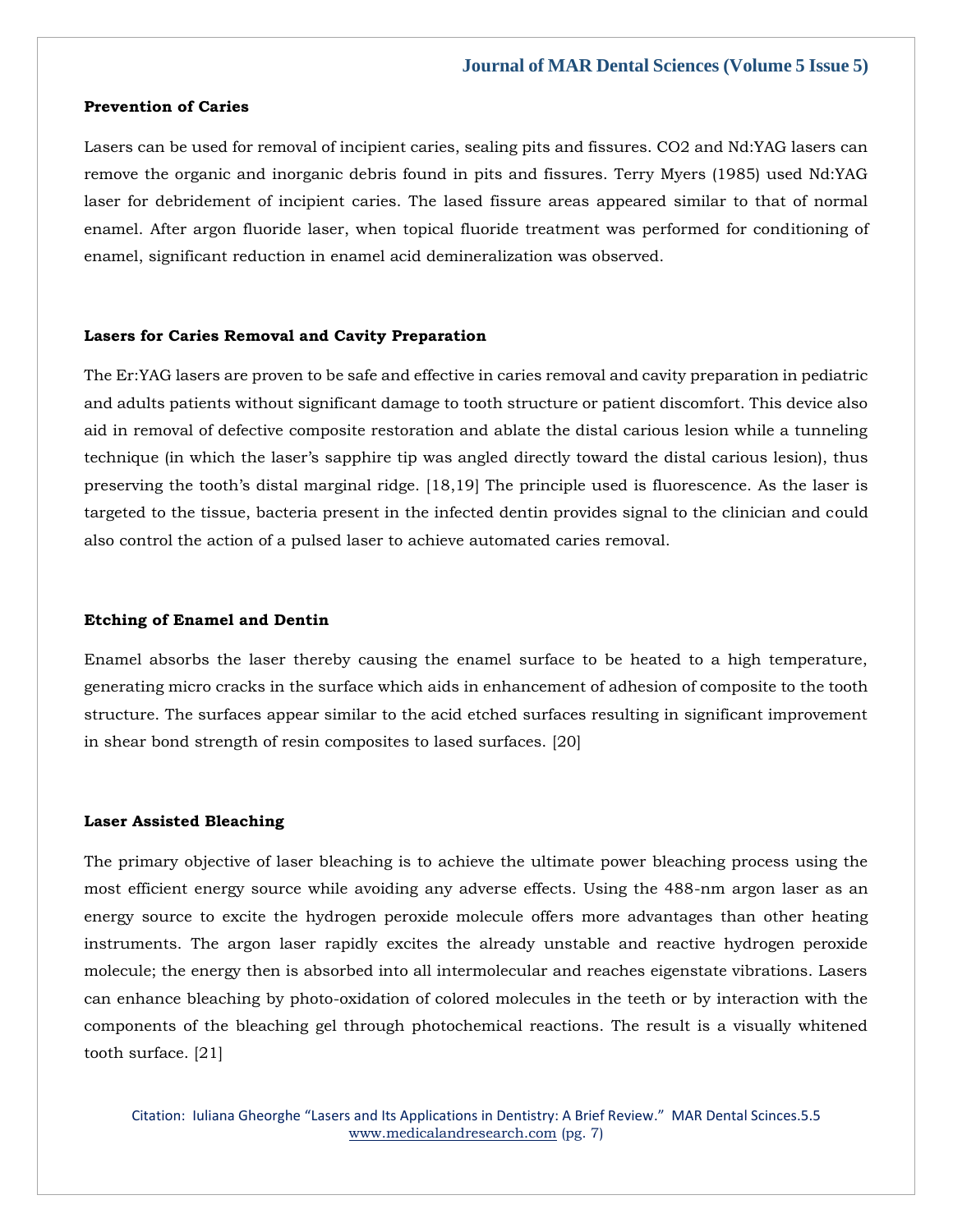# **Desensitization**

Lasers are effective in the treatment of hypersensitivity because of its ability to close dentinal tubules because of its change in hydraulic conductance.

#### **In Root Canal Preparation**

Dentin of root canals can be fixed by short exposures of either CO2 or Nd:YAG laser. As a result, the fused dentin crystallize into a glazed, non-porous surface, which used in decreasing dentinal permeability following root canal obturation. After plugging filling materials in the root canal, it can be used into a continuous non-porous surface, as it allows little microleakage. [22]

#### **The laser apicoectomy**

Endodontic application of the CO2 laser for periapical surgery was studied by Leo J Miserendino (1988). He found that out it has several advantages like improved haemostasis, potential sterilization of the infected root surface and apex and reduced risk of contamination of the surgical site by elimination of the aerosol producing air turbine handpiece. [35]

# **In Paediatric Dentistry**

# **Frenectomy and Ankyloglossia**

In an attempt for diastema closure, a laser-assisted frenectomy could be done with Er: YAG laser when hyperactive labial frenum is present. It is also used for surgical management of ankyloglossia or severe tongue tie in infants and children. [24]

#### **Exposure of Unerupted Tooth**

Er: YAG, Nd:YAG, and Er-Cr: YSGG lasers are used to expose a unerupted or partially erupted tooth for orthodontic bracket or button placement. [24]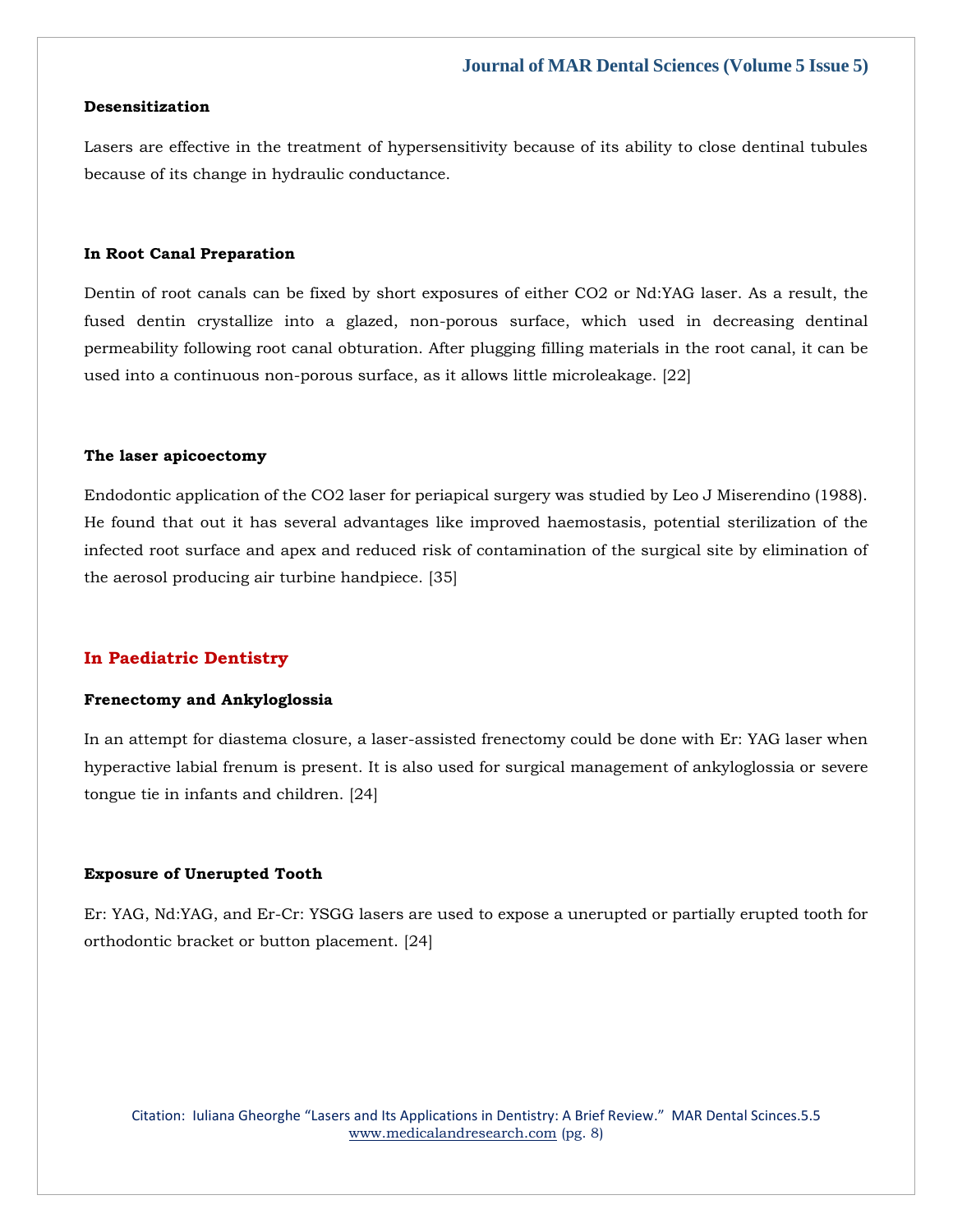#### **Pulpotomy of Primary Teeth**

Pulpotomy of primary teeth using didode laser showed 100% success rate after 1 year follow-up and proved to be a better alternative than ferric sulfate and electrosurgery clinically and radiographically. Jeng-fen Liu et al (1999) evaluated the effects of laser pulpotomy in primary teeth and found all the teeth irradiated with laser were clinically successful in a 6 months follow-up visit except one. [24]

# **Direct and Indirect Pulp Capping of young Permanent Teeth**

CO2 laser is used for direct pulp capping as it controls hemorrhage and sterilizes the exposure site which facilitates better placement of calcium hydroxide paste at exposure site and induces favorable clinical outcome. [24]

#### **Periodontics**

# **Lasers Used for Calculus Removal**

The Er:YAG laser is used for calculus removal as the bacterial porphyrins in dental calculus give a strong fluorescence signal, which can be used to control lasers used for scaling. These lasers are effective in removing lipopolysaccharides and other root surface endotoxins and are highly bactericidal against certain periodontal pathogens including P. gingivalis and Actinobacillus actinomycetemcomitans.

# **Laser Curettage**

Both the Nd:YAG and diode lasers are indicated for curettage. Laser assisted curettage significantly improves outcomes in mild to moderate periodontitis. The treatment is not invasive and comfortable to the patients. The beneficial effects of these lasers are due to the bacterial properties particularly against periodontal pathogens such as A. actinomycetemcomitans and P. gingivalis.

#### **Bone Surgery and Osseous Crown Lengthening**

The YSGG laser was also the first cleared for bone, including cutting, shaving, contouring and resecting oral osseous tissues. The laser was later cleared for osteoplasty, ostectomy, and osseous recontouring to correct defects and create physiologic osseous contours necessary for ideal clinical results. In 2003, the YSGG laser was the first laser device cleared for osseous crown lengthening to achieve biologic width which can be completed without laying a flap, suturing, or damage to the bone.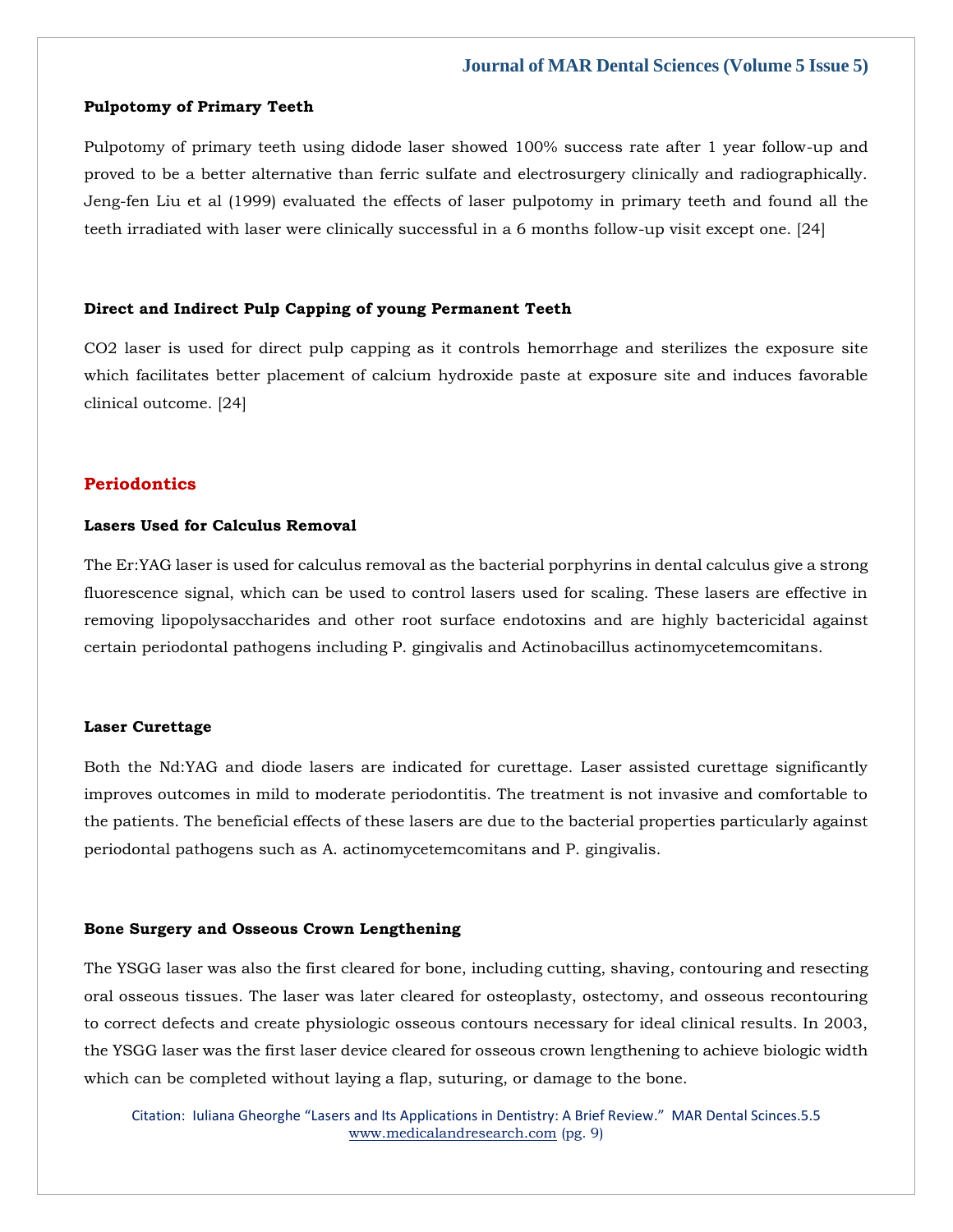#### **Laser Assisted Incisional and Excisional Biopsy**

There are specific soft tissue indications for the clinical use of lasers, including gingival depigmentation, gingivectomy/gingivoplasty, operculectomy, sulcus debridement, pre-impression sulcular retraction, laser assisted new attachment procedures, removal of granulation tissue. Other excisional procedures that can be easily performed using lasers are the removal of benign growths such as fibromas or papillomas.

#### **Photodynamic Therapy**

A more powerful laser-initiated photochemical reaction is photodynamic therapy (PDT), which has been employed in the treatment of malignancies of the oral mucosa, particularly multifocal squamous cell carcinoma. As in photo - activated dye, laser-activation of a sensitizing dye in PDT generates reactive oxygen species. These in turn directly damage cells and the associated blood vascular network, triggering both necrosis, and apoptosis.

#### **Oral Surgery**

Many different laser wavelengths have been used in Oral and maxillofacial surgery. Since there is excellent absorption of CO2 laser at wavelength of 10,600 nm in the water-based tissues, it is widely indicated in oral surgical procedures performed intraorally and extraorally. CO2 lasers make relatively deep and precise incisions and thus excellent hemostasis. There is less traumatic bone cutting with the use of Erbium lasers resulting in postoperative discomfort to the patients. The management of patients with sleep apnea, TMJ derangements, dental implants, premalignant lesions, and post-traumatic facial scarring has improved significantly with the advent of laser surgery.

### **Limitations**

It requires additional training and education for various clinical applications and types of lasers.

High cost required to purchase equipment, implement technology and invest in required education.

More than one laser may be needed since different wavelengths are required for various procedures.

Citation: Iuliana Gheorghe "Lasers and Its Applications in Dentistry: A Brief Review." MAR Dental Scinces.5.5 [www.medicalandresearch.com](http://www.medicalandresearch.com/) (pg. 10)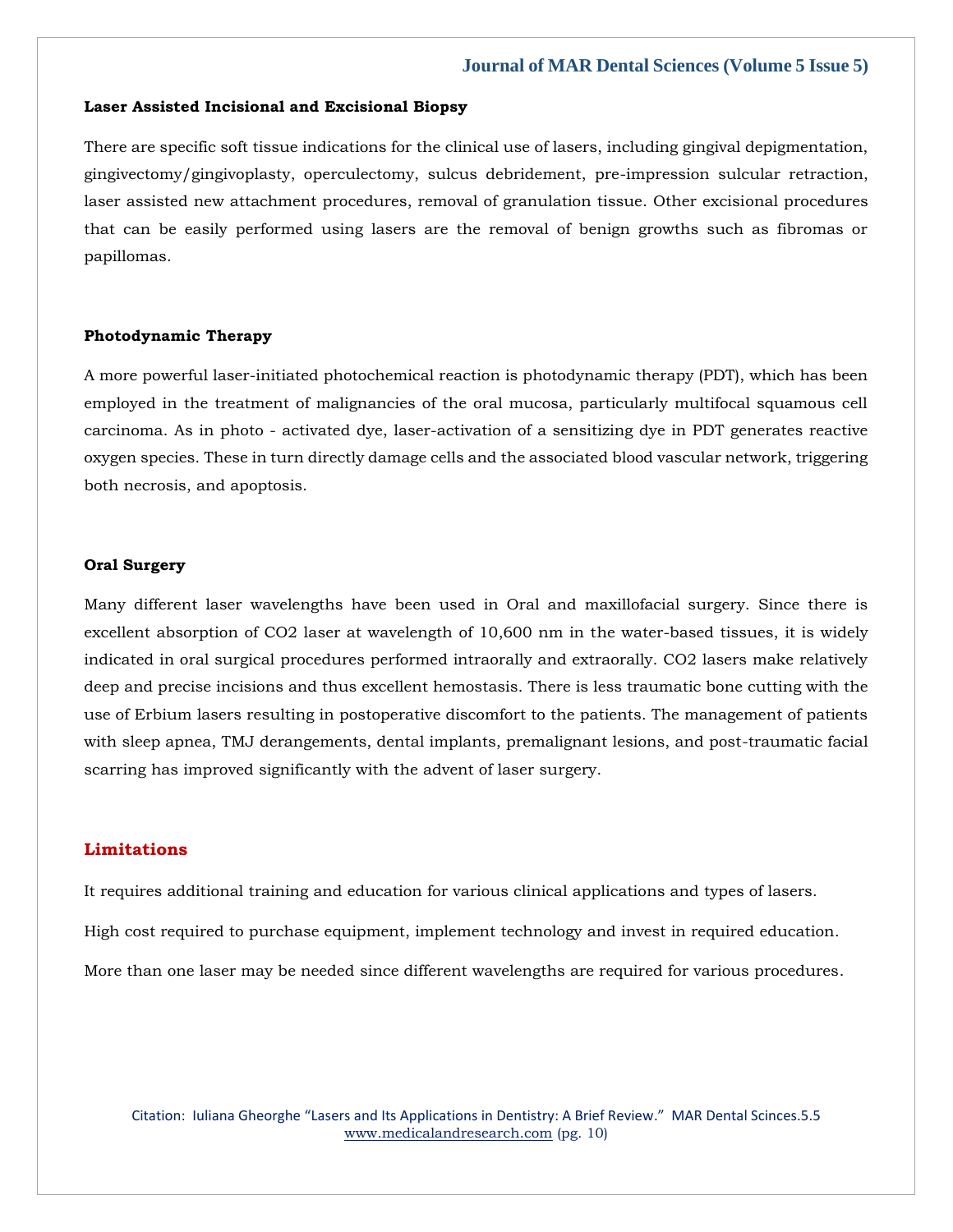# **Conclusion**

The use of laser technology has been widely used in dentistry. The field of laser-based photochemical reactions holds great promise for additional applications, particularly for targeting specific cells, pathogens, or molecules. A further area of future growth is expected to be a combination of diagnostic and therapeutic laser techniques.

# **References**

- 1. Convissar RA. "[Principles and Practice of Laser Dentistry](https://www.google.com/search?q=%E2%80%9CPrinciples+and+Practice+of+Laser+Dentistry%E2%80%9D&rlz=1C1CHBF_enIN1000IN1000&oq=%E2%80%9CPrinciples+and+Practice+of+Laser+Dentistry%E2%80%9D&aqs=chrome..69i57j0i512l2j0i22i30i457j0i390l5.875j0j15&sourceid=chrome&ie=UTF-8)"- E-Book: Elsevier Health Sciences; [2015.](https://www.google.com/search?q=%E2%80%9CPrinciples+and+Practice+of+Laser+Dentistry%E2%80%9D&rlz=1C1CHBF_enIN1000IN1000&oq=%E2%80%9CPrinciples+and+Practice+of+Laser+Dentistry%E2%80%9D&aqs=chrome..69i57j0i512l2j0i22i30i457j0i390l5.875j0j15&sourceid=chrome&ie=UTF-8)
- 2. Mishra B.M, Mishra Sh. "[Lasers and its Clinical Applications in Dentistry](https://www.google.com/search?q=%E2%80%9CLasers+and+its+Clinical+Applications+in+Dentistry%E2%80%9D&rlz=1C1CHBF_enIN1000IN1000&sxsrf=ALiCzsZUK-wsk4pMnZydzwciJTt5lJi0Ew%3A1652768926080&ei=nkCDYunLBOWdseMPv56mSA&ved=0ahUKEwjpkvCF9OX3AhXlTmwGHT-PCQkQ4dUDCA4&uact=5&oq=%E2%80%9CLasers+and+its+Clinical+Applications+in+Dentistry%E2%80%9D&gs_lcp=Cgdnd3Mtd2l6EAM6BwgjEOoCECdKBAhBGABKBAhGGABQ1BBY1BBgzCFoAXABeACAAaYBiAGmAZIBAzAuMZgBAKABAaABArABCsABAQ&sclient=gws-wiz)". Int J Dent Clin. 2011; [3\(4\):35-38.](https://www.google.com/search?q=%E2%80%9CLasers+and+its+Clinical+Applications+in+Dentistry%E2%80%9D&rlz=1C1CHBF_enIN1000IN1000&sxsrf=ALiCzsZUK-wsk4pMnZydzwciJTt5lJi0Ew%3A1652768926080&ei=nkCDYunLBOWdseMPv56mSA&ved=0ahUKEwjpkvCF9OX3AhXlTmwGHT-PCQkQ4dUDCA4&uact=5&oq=%E2%80%9CLasers+and+its+Clinical+Applications+in+Dentistry%E2%80%9D&gs_lcp=Cgdnd3Mtd2l6EAM6BwgjEOoCECdKBAhBGABKBAhGGABQ1BBY1BBgzCFoAXABeACAAaYBiAGmAZIBAzAuMZgBAKABAaABArABCsABAQ&sclient=gws-wiz)
- 3. Maiman TH. "[Stimulated optical radiation in ruby lasers](https://www.google.com/search?q=%E2%80%9CStimulated+optical+radiation+in+ruby+lasers%E2%80%9D&rlz=1C1CHBF_enIN1000IN1000&sxsrf=ALiCzsY0m0wTcxYWkteSG5Evv5UzfZexKg%3A1652768947982&ei=s0CDYs_PO-mRseMPyrOfiAI&ved=0ahUKEwiP9aiQ9OX3AhXpSGwGHcrZByEQ4dUDCA4&uact=5&oq=%E2%80%9CStimulated+optical+radiation+in+ruby+lasers%E2%80%9D&gs_lcp=Cgdnd3Mtd2l6EAMyBQghEKABMgUIIRCgATIFCCEQoAE6BwgjEOoCECdKBAhBGABKBAhGGABQrQxYrQxgxBloAnABeACAAZwBiAGcAZIBAzAuMZgBAKABAaABArABCsABAQ&sclient=gws-wiz)". Nature 1960;187:493.
- 4. Goldman L, Goldman B, Van-Lieu N. "Current laser dentistry"[. Lasers Surg Med 1987;6:559](https://www.google.com/search?q=%E2%80%9CCurrent+laser+dentistry%E2%80%9D&rlz=1C1CHBF_enIN1000IN1000&sxsrf=ALiCzsZjHgW786MgRcQq6iAJ3eZtejjL8Q%3A1652768980035&ei=1ECDYrTmAcaPseMPtdiZkA8&ved=0ahUKEwi0oM2f9OX3AhXGR2wGHTVsBvIQ4dUDCA4&uact=5&oq=%E2%80%9CCurrent+laser+dentistry%E2%80%9D&gs_lcp=Cgdnd3Mtd2l6EAMyBggAEBYQHjoHCCMQ6gIQJ0oECEEYAEoECEYYAFDnDFjnDGDyGWgBcAF4AIABYYgBYZIBATGYAQCgAQGgAQKwAQrAAQE&sclient=gws-wiz)-62.
- 5. Gross AJ, Hermann TR. "History of lasers"[. World J Urol 2007;25:217](https://www.google.com/search?q=%E2%80%9CHistory+of+lasers%E2%80%9D&rlz=1C1CHBF_enIN1000IN1000&sxsrf=ALiCzsYUE3oQb86gexlOxA1QH18jKCUCqQ%3A1652769006821&ei=7kCDYr7jMfajseMP_NiuCA&ved=0ahUKEwi-krCs9OX3AhX2UWwGHXysCwEQ4dUDCA4&uact=5&oq=%E2%80%9CHistory+of+lasers%E2%80%9D&gs_lcp=Cgdnd3Mtd2l6EAMyBwgjEOoCECcyBwgjEOoCECcyBwgjEOoCECcyBwgjEOoCECcyBwgjEOoCECcyBwgjEOoCECcyBwgjEOoCECcyBwgjEOoCECcyBwgjEOoCECcyBwgjEOoCECdKBAhBGABKBAhGGABQqxxYqxxgthxoAnABeACAAQCIAQCSAQCYAQCgAQGgAQKwAQrAAQE&sclient=gws-wiz)‑20
- 6. [Verma S, Maheshwari S, Singh R, Chaudhari P.](https://www.google.com/search?q=.+%E2%80%9CLaser+in+dentistry%3A+An+innovative+tool+in+modern+dental+practice%E2%80%9D&rlz=1C1CHBF_enIN1000IN1000&sxsrf=ALiCzsZG7UDCT2e91UaVx4_eXajmHGCD0g%3A1652769036469&ei=DEGDYq2iHJiQseMPktCSgAI&ved=0ahUKEwit2MG69OX3AhUYSGwGHRKoBCAQ4dUDCA4&uact=5&oq=.+%E2%80%9CLaser+in+dentistry%3A+An+innovative+tool+in+modern+dental+practice%E2%80%9D&gs_lcp=Cgdnd3Mtd2l6EAMyBAgAEB46BwgjEOoCECdKBAhBGABKBAhGGABQ0Q9Y0Q9gyB5oAXABeACAAWuIAWuSAQMwLjGYAQCgAQGgAQKwAQrAAQE&sclient=gws-wiz) "Laser in dentistry: An innovative tool in modern dental practice"[. Natl J Maxillofac Surg. 2012;3\(2\):124-132.](https://www.google.com/search?q=.+%E2%80%9CLaser+in+dentistry%3A+An+innovative+tool+in+modern+dental+practice%E2%80%9D&rlz=1C1CHBF_enIN1000IN1000&sxsrf=ALiCzsZG7UDCT2e91UaVx4_eXajmHGCD0g%3A1652769036469&ei=DEGDYq2iHJiQseMPktCSgAI&ved=0ahUKEwit2MG69OX3AhUYSGwGHRKoBCAQ4dUDCA4&uact=5&oq=.+%E2%80%9CLaser+in+dentistry%3A+An+innovative+tool+in+modern+dental+practice%E2%80%9D&gs_lcp=Cgdnd3Mtd2l6EAMyBAgAEB46BwgjEOoCECdKBAhBGABKBAhGGABQ0Q9Y0Q9gyB5oAXABeACAAWuIAWuSAQMwLjGYAQCgAQGgAQKwAQrAAQE&sclient=gws-wiz)
- 7. [Carroll L, Humphreys TR.](https://www.google.com/search?q=%E2%80%9CLaser%E2%80%91tissue+interactions%E2%80%9D&rlz=1C1CHBF_enIN1000IN1000&sxsrf=ALiCzsadQBjulr2aFtnm1mqnJ6Lt4c9XRQ%3A1652769064890&ei=KEGDYrP4NdSWseMP8MC2oAk&ved=0ahUKEwizrIjI9OX3AhVUS2wGHXCgDZQQ4dUDCA4&uact=5&oq=%E2%80%9CLaser%E2%80%91tissue+interactions%E2%80%9D&gs_lcp=Cgdnd3Mtd2l6EAMyBggAEBYQHjIGCAAQFhAeMgYIABAWEB4yBggAEBYQHjIGCAAQFhAeMgYIABAWEB46BwgjEOoCECdKBAhBGABKBAhGGABQqwxYqwxg6RhoAXABeACAAWyIAWySAQMwLjGYAQCgAQGgAQKwAQrAAQE&sclient=gws-wiz) "Laser‑tissue interactions". Clin Dermatol 2006;24:2‑7.
- 8. Sulieman M. "[An overview of the use of lasers in general dentist practice: Laser physics and](https://www.google.com/search?q=%E2%80%9CAn+overview+of+the+use+of+lasers+in+general+dentist+practice%3A+Laser+physics+and+tissue+interactions%E2%80%9D&rlz=1C1CHBF_enIN1000IN1000&sxsrf=ALiCzsYmCRT3ixvhjwdcwqffF8UJWb9aUQ%3A1652769091834&ei=Q0GDYtfMMtiVseMPrcKriAE&ved=0ahUKEwiX-vTU9OX3AhXYSmwGHS3hChEQ4dUDCA4&uact=5&oq=%E2%80%9CAn+overview+of+the+use+of+lasers+in+general+dentist+practice%3A+Laser+physics+and+tissue+interactions%E2%80%9D&gs_lcp=Cgdnd3Mtd2l6EAMyBwgjEOoCECcyBwgjEOoCECcyBwgjEOoCECcyBwgjEOoCECcyBwgjEOoCECcyBwgjEOoCECcyBwgjEOoCECcyBwgjEOoCECcyBwgjEOoCECcyBwgjEOoCECdKBAhBGABKBAhGGABQjxJYjxJgnhJoAnABeACAAQCIAQCSAQCYAQCgAQGgAQKwAQrAAQE&sclient=gws-wiz)  tissue interactions"[. Dent Update 2005;32:228](https://www.google.com/search?q=%E2%80%9CAn+overview+of+the+use+of+lasers+in+general+dentist+practice%3A+Laser+physics+and+tissue+interactions%E2%80%9D&rlz=1C1CHBF_enIN1000IN1000&sxsrf=ALiCzsYmCRT3ixvhjwdcwqffF8UJWb9aUQ%3A1652769091834&ei=Q0GDYtfMMtiVseMPrcKriAE&ved=0ahUKEwiX-vTU9OX3AhXYSmwGHS3hChEQ4dUDCA4&uact=5&oq=%E2%80%9CAn+overview+of+the+use+of+lasers+in+general+dentist+practice%3A+Laser+physics+and+tissue+interactions%E2%80%9D&gs_lcp=Cgdnd3Mtd2l6EAMyBwgjEOoCECcyBwgjEOoCECcyBwgjEOoCECcyBwgjEOoCECcyBwgjEOoCECcyBwgjEOoCECcyBwgjEOoCECcyBwgjEOoCECcyBwgjEOoCECcyBwgjEOoCECdKBAhBGABKBAhGGABQjxJYjxJgnhJoAnABeACAAQCIAQCSAQCYAQCgAQGgAQKwAQrAAQE&sclient=gws-wiz)‑30, 233‑4, 236.
- 9. Coluzzi DJ. "[Fundamentals of dental lasers: Science and instruments](https://www.google.com/search?q=%E2%80%9CFundamentals+of+dental+lasers%3A+Science+and+instruments%E2%80%9D&rlz=1C1CHBF_enIN1000IN1000&sxsrf=ALiCzsbK3d9GB7Hvc_6jYtwPfVmQyuDRQw%3A1652769120491&ei=YEGDYuPMHaeRseMP4NyEiAQ&ved=0ahUKEwjj_Mni9OX3AhWnSGwGHWAuAUEQ4dUDCA4&uact=5&oq=%E2%80%9CFundamentals+of+dental+lasers%3A+Science+and+instruments%E2%80%9D&gs_lcp=Cgdnd3Mtd2l6EAMyBggAEBYQHjoHCCMQ6gIQJ0oECEEYAEoECEYYAFDCXljCXmDva2gBcAF4AIABb4gBb5IBAzAuMZgBAKABAaABArABCsABAQ&sclient=gws-wiz)". Dent Clin North Am [2004;48:751-70.](https://www.google.com/search?q=%E2%80%9CFundamentals+of+dental+lasers%3A+Science+and+instruments%E2%80%9D&rlz=1C1CHBF_enIN1000IN1000&sxsrf=ALiCzsbK3d9GB7Hvc_6jYtwPfVmQyuDRQw%3A1652769120491&ei=YEGDYuPMHaeRseMP4NyEiAQ&ved=0ahUKEwjj_Mni9OX3AhWnSGwGHWAuAUEQ4dUDCA4&uact=5&oq=%E2%80%9CFundamentals+of+dental+lasers%3A+Science+and+instruments%E2%80%9D&gs_lcp=Cgdnd3Mtd2l6EAMyBggAEBYQHjoHCCMQ6gIQJ0oECEEYAEoECEYYAFDCXljCXmDva2gBcAF4AIABb4gBb5IBAzAuMZgBAKABAaABArABCsABAQ&sclient=gws-wiz)
- 10. [Mahdavi O, Boostani N, Jajaram H, Falaki F, Tabesh A.](https://www.google.com/search?q=%E2%80%9CUse+of+low+level+laser+therapy+of+oral+lichen+planus%E2%80%9D&rlz=1C1CHBF_enIN1000IN1000&sxsrf=ALiCzsZEZJC-Kw7oUAxKatB0GKrx2ZxeSA%3A1652769201257&ei=sUGDYsalD4aeseMP9ImiiAs&ved=0ahUKEwiGwouJ9eX3AhUGT2wGHfSECLEQ4dUDCA4&uact=5&oq=%E2%80%9CUse+of+low+level+laser+therapy+of+oral+lichen+planus%E2%80%9D&gs_lcp=Cgdnd3Mtd2l6EAMyBAgAEEcyBAgAEEcyBAgAEEcyBAgAEEcyBAgAEEcyBAgAEEcyBAgAEEcyBAgAEEc6BwgjEOoCECdKBAhBGABKBAhGGABQ5QtY5Qtg9A1oAXACeACAAQCIAQCSAQCYAQCgAQGgAQKwAQrIAQjAAQE&sclient=gws-wiz) "Use of low level laser therapy of oral lichen planus"[. J Dent \(Shiraz\). 2013;14\(4\):201-204.](https://www.google.com/search?q=%E2%80%9CUse+of+low+level+laser+therapy+of+oral+lichen+planus%E2%80%9D&rlz=1C1CHBF_enIN1000IN1000&sxsrf=ALiCzsZEZJC-Kw7oUAxKatB0GKrx2ZxeSA%3A1652769201257&ei=sUGDYsalD4aeseMP9ImiiAs&ved=0ahUKEwiGwouJ9eX3AhUGT2wGHfSECLEQ4dUDCA4&uact=5&oq=%E2%80%9CUse+of+low+level+laser+therapy+of+oral+lichen+planus%E2%80%9D&gs_lcp=Cgdnd3Mtd2l6EAMyBAgAEEcyBAgAEEcyBAgAEEcyBAgAEEcyBAgAEEcyBAgAEEcyBAgAEEcyBAgAEEc6BwgjEOoCECdKBAhBGABKBAhGGABQ5QtY5Qtg9A1oAXACeACAAQCIAQCSAQCYAQCgAQGgAQKwAQrIAQjAAQE&sclient=gws-wiz)
- 11. [Montebugnoli l, Frini F, Gissi DB, Gabusi A, Cervellati F, Foschini MP, et al.](https://www.google.com/search?q=%E2%80%9CHistological+and+immunohistochemical+evaluation+of+new+epithelium+after+removal+of+oral+leukoplakia+with+Nd%3A+YAG+laser+treatment%E2%80%9D&rlz=1C1CHBF_enIN1000IN1000&sxsrf=ALiCzsZEZJC-Kw7oUAxKatB0GKrx2ZxeSA%3A1652769201257&ei=sUGDYsalD4aeseMP9ImiiAs&ved=0ahUKEwiGwouJ9eX3AhUGT2wGHfSECLEQ4dUDCA4&uact=5&oq=%E2%80%9CHistological+and+immunohistochemical+evaluation+of+new+epithelium+after+removal+of+oral+leukoplakia+with+Nd%3A+YAG+laser+treatment%E2%80%9D&gs_lcp=Cgdnd3Mtd2l6EAMyBwgjEOoCECcyBwgjEOoCECcyBwgjEOoCECcyBwgjEOoCECcyBwgjEOoCECcyBwgjEOoCECcyBwgjEOoCECcyBwgjEOoCECcyBwgjEOoCECcyBwgjEOoCECdKBAhBGABKBAhGGABQjQxYjQxgpBNoAXABeACAAQCIAQCSAQCYAQCgAQGgAQKwAQrAAQE&sclient=gws-wiz) "Histological and [immunohistochemical evaluation of new epithelium after removal of oral leukoplakia with Nd:](https://www.google.com/search?q=%E2%80%9CHistological+and+immunohistochemical+evaluation+of+new+epithelium+after+removal+of+oral+leukoplakia+with+Nd%3A+YAG+laser+treatment%E2%80%9D&rlz=1C1CHBF_enIN1000IN1000&sxsrf=ALiCzsZEZJC-Kw7oUAxKatB0GKrx2ZxeSA%3A1652769201257&ei=sUGDYsalD4aeseMP9ImiiAs&ved=0ahUKEwiGwouJ9eX3AhUGT2wGHfSECLEQ4dUDCA4&uact=5&oq=%E2%80%9CHistological+and+immunohistochemical+evaluation+of+new+epithelium+after+removal+of+oral+leukoplakia+with+Nd%3A+YAG+laser+treatment%E2%80%9D&gs_lcp=Cgdnd3Mtd2l6EAMyBwgjEOoCECcyBwgjEOoCECcyBwgjEOoCECcyBwgjEOoCECcyBwgjEOoCECcyBwgjEOoCECcyBwgjEOoCECcyBwgjEOoCECcyBwgjEOoCECcyBwgjEOoCECdKBAhBGABKBAhGGABQjQxYjQxgpBNoAXABeACAAQCIAQCSAQCYAQCgAQGgAQKwAQrAAQE&sclient=gws-wiz)  YAG laser treatment"[. Laser Med Sci. 2012;27\(1\):205-10. doi:10.1007/s10103-011-0941-y](https://www.google.com/search?q=%E2%80%9CHistological+and+immunohistochemical+evaluation+of+new+epithelium+after+removal+of+oral+leukoplakia+with+Nd%3A+YAG+laser+treatment%E2%80%9D&rlz=1C1CHBF_enIN1000IN1000&sxsrf=ALiCzsZEZJC-Kw7oUAxKatB0GKrx2ZxeSA%3A1652769201257&ei=sUGDYsalD4aeseMP9ImiiAs&ved=0ahUKEwiGwouJ9eX3AhUGT2wGHfSECLEQ4dUDCA4&uact=5&oq=%E2%80%9CHistological+and+immunohistochemical+evaluation+of+new+epithelium+after+removal+of+oral+leukoplakia+with+Nd%3A+YAG+laser+treatment%E2%80%9D&gs_lcp=Cgdnd3Mtd2l6EAMyBwgjEOoCECcyBwgjEOoCECcyBwgjEOoCECcyBwgjEOoCECcyBwgjEOoCECcyBwgjEOoCECcyBwgjEOoCECcyBwgjEOoCECcyBwgjEOoCECcyBwgjEOoCECdKBAhBGABKBAhGGABQjQxYjQxgpBNoAXABeACAAQCIAQCSAQCYAQCgAQGgAQKwAQrAAQE&sclient=gws-wiz)
- 12. Cauwels RG, Martens LC. "[Low level laser therapy in oral mucositis: a pilot study](https://www.google.com/search?q=%E2%80%9CLow+level+laser+therapy+in+oral+mucositis%3A+a+pilot+study%E2%80%9D&rlz=1C1CHBF_enIN1000IN1000&sxsrf=ALiCzsYSxgVY52gmMLvXMdc0dB2hi0A-mQ%3A1652769302121&ei=FkKDYov7BsycseMPq5SS8A0&ved=0ahUKEwiL3pe59eX3AhVMTmwGHSuKBN4Q4dUDCA4&uact=5&oq=%E2%80%9CLow+level+laser+therapy+in+oral+mucositis%3A+a+pilot+study%E2%80%9D&gs_lcp=Cgdnd3Mtd2l6EAMyBggAEBYQHjoHCCMQ6gIQJ0oECEEYAEoECEYYAFD1Clj1CmDKFmgBcAB4AIABbogBbpIBAzAuMZgBAKABAaABArABCsABAQ&sclient=gws-wiz)". Eur Arch [Paediatr Dent. 2011;12\(2\): 34-78. doi: 10.1007/BF03262791](https://www.google.com/search?q=%E2%80%9CLow+level+laser+therapy+in+oral+mucositis%3A+a+pilot+study%E2%80%9D&rlz=1C1CHBF_enIN1000IN1000&sxsrf=ALiCzsYSxgVY52gmMLvXMdc0dB2hi0A-mQ%3A1652769302121&ei=FkKDYov7BsycseMPq5SS8A0&ved=0ahUKEwiL3pe59eX3AhVMTmwGHSuKBN4Q4dUDCA4&uact=5&oq=%E2%80%9CLow+level+laser+therapy+in+oral+mucositis%3A+a+pilot+study%E2%80%9D&gs_lcp=Cgdnd3Mtd2l6EAMyBggAEBYQHjoHCCMQ6gIQJ0oECEEYAEoECEYYAFD1Clj1CmDKFmgBcAB4AIABbogBbpIBAzAuMZgBAKABAaABArABCsABAQ&sclient=gws-wiz)
- 13. [Arora H, Pai KM, Maiya A, Vidyasagar MS, Rajeev A.](https://www.google.com/search?q=%E2%80%9CEfficacy+of+He-Ne+laser+in+the+prevention+and+treatment+of+radiotherapy+induced+oral+mucositis+in+oral+cancer+patients%E2%80%9D&rlz=1C1CHBF_enIN1000IN1000&sxsrf=ALiCzsY12jnnc25wVPBIred_ShQhF1MPiA%3A1652769346628&ei=QkKDYqvpJeuSseMPw_OZwAw&ved=0ahUKEwirkrTO9eX3AhVrSWwGHcN5BsgQ4dUDCA4&uact=5&oq=%E2%80%9CEfficacy+of+He-Ne+laser+in+the+prevention+and+treatment+of+radiotherapy+induced+oral+mucositis+in+oral+cancer+patients%E2%80%9D&gs_lcp=Cgdnd3Mtd2l6EAMyBwgjEOoCECcyBwgjEOoCECcyBwgjEOoCECcyBwgjEOoCECcyBwgjEOoCECcyBwgjEOoCECcyBwgjEOoCECcyBwgjEOoCECcyBwgjEOoCECcyBwgjEOoCECdKBAhBGABKBAhGGABQuRlYuRlgqCVoAXAAeACAAQCIAQCSAQCYAQCgAQGgAQKwAQrAAQE&sclient=gws-wiz) "Efficacy of He-Ne laser in the prevention [and treatment of radiotherapy induced oral mucositis in oral cancer patients](https://www.google.com/search?q=%E2%80%9CEfficacy+of+He-Ne+laser+in+the+prevention+and+treatment+of+radiotherapy+induced+oral+mucositis+in+oral+cancer+patients%E2%80%9D&rlz=1C1CHBF_enIN1000IN1000&sxsrf=ALiCzsY12jnnc25wVPBIred_ShQhF1MPiA%3A1652769346628&ei=QkKDYqvpJeuSseMPw_OZwAw&ved=0ahUKEwirkrTO9eX3AhVrSWwGHcN5BsgQ4dUDCA4&uact=5&oq=%E2%80%9CEfficacy+of+He-Ne+laser+in+the+prevention+and+treatment+of+radiotherapy+induced+oral+mucositis+in+oral+cancer+patients%E2%80%9D&gs_lcp=Cgdnd3Mtd2l6EAMyBwgjEOoCECcyBwgjEOoCECcyBwgjEOoCECcyBwgjEOoCECcyBwgjEOoCECcyBwgjEOoCECcyBwgjEOoCECcyBwgjEOoCECcyBwgjEOoCECcyBwgjEOoCECdKBAhBGABKBAhGGABQuRlYuRlgqCVoAXAAeACAAQCIAQCSAQCYAQCgAQGgAQKwAQrAAQE&sclient=gws-wiz)". Oral Surg Oral [Med. 2008;105\(2\):180-6. doi: 10.1016/j. tripleo.2007.07.043.](https://www.google.com/search?q=%E2%80%9CEfficacy+of+He-Ne+laser+in+the+prevention+and+treatment+of+radiotherapy+induced+oral+mucositis+in+oral+cancer+patients%E2%80%9D&rlz=1C1CHBF_enIN1000IN1000&sxsrf=ALiCzsY12jnnc25wVPBIred_ShQhF1MPiA%3A1652769346628&ei=QkKDYqvpJeuSseMPw_OZwAw&ved=0ahUKEwirkrTO9eX3AhVrSWwGHcN5BsgQ4dUDCA4&uact=5&oq=%E2%80%9CEfficacy+of+He-Ne+laser+in+the+prevention+and+treatment+of+radiotherapy+induced+oral+mucositis+in+oral+cancer+patients%E2%80%9D&gs_lcp=Cgdnd3Mtd2l6EAMyBwgjEOoCECcyBwgjEOoCECcyBwgjEOoCECcyBwgjEOoCECcyBwgjEOoCECcyBwgjEOoCECcyBwgjEOoCECcyBwgjEOoCECcyBwgjEOoCECcyBwgjEOoCECdKBAhBGABKBAhGGABQuRlYuRlgqCVoAXAAeACAAQCIAQCSAQCYAQCgAQGgAQKwAQrAAQE&sclient=gws-wiz)
- 14. [Baeder FM, Pelino JE, De Almeida ER, Duarte DA, Santos MT.](https://www.google.com/search?q=%E2%80%9CHigh-power+diode+laser+use+on+Fordyce+granule+excision%3A+a+case+report%E2%80%9D.&rlz=1C1CHBF_enIN1000IN1000&sxsrf=ALiCzsYfjlM6hOP-RjbZh1ww--5p2xy7Nw%3A1652769378687&ei=YkKDYrW8KfSMseMPhrqCwAQ&ved=0ahUKEwi19djd9eX3AhV0RmwGHQadAEgQ4dUDCA4&uact=5&oq=%E2%80%9CHigh-power+diode+laser+use+on+Fordyce+granule+excision%3A+a+case+report%E2%80%9D.&gs_lcp=Cgdnd3Mtd2l6EAM6BwgjEOoCECdKBAhBGABKBAhGGABQzAtYzAtghhhoAXABeACAAXKIAXKSAQMwLjGYAQCgAQGgAQKwAQrAAQE&sclient=gws-wiz) "High-power diode laser use on [Fordyce granule excision: a case report](https://www.google.com/search?q=%E2%80%9CHigh-power+diode+laser+use+on+Fordyce+granule+excision%3A+a+case+report%E2%80%9D.&rlz=1C1CHBF_enIN1000IN1000&sxsrf=ALiCzsYfjlM6hOP-RjbZh1ww--5p2xy7Nw%3A1652769378687&ei=YkKDYrW8KfSMseMPhrqCwAQ&ved=0ahUKEwi19djd9eX3AhV0RmwGHQadAEgQ4dUDCA4&uact=5&oq=%E2%80%9CHigh-power+diode+laser+use+on+Fordyce+granule+excision%3A+a+case+report%E2%80%9D.&gs_lcp=Cgdnd3Mtd2l6EAM6BwgjEOoCECdKBAhBGABKBAhGGABQzAtYzAtghhhoAXABeACAAXKIAXKSAQMwLjGYAQCgAQGgAQKwAQrAAQE&sclient=gws-wiz)". J Cosmet Dermatol. 2010;9(4):321- 4.
- 15. El-Housseiny AA, Jamjoum H. "[Evaluation of visual, explorer, and a laser device for detection of](https://www.google.com/search?q=%E2%80%9CEvaluation+of+visual%2C+explorer%2C+and+a+laser+device+for+detection+of+early+occlusal+caries%E2%80%9D.+&rlz=1C1CHBF_enIN1000IN1000&sxsrf=ALiCzsZbF01bLsldwu5k7Up2SrzgLkzvAQ%3A1652769424209&ei=kEKDYoOtDPmcseMPvpqJiAg&ved=0ahUKEwiDtbPz9eX3AhV5TmwGHT5NAoEQ4dUDCA4&uact=5&oq=%E2%80%9CEvaluation+of+visual%2C+explorer%2C+and+a+laser+device+for+detection+of+early+occlusal+caries%E2%80%9D.+&gs_lcp=Cgdnd3Mtd2l6EAM6BwgjEOoCECdKBAhBGABKBAhGGABQ8wtY8wtg3RdoAXAAeACAAW6IAW6SAQMwLjGYAQCgAQGgAQKwAQrAAQE&sclient=gws-wiz)  early occlusal caries"[. J Clin Pediatr Dent 2001;26:41-8.](https://www.google.com/search?q=%E2%80%9CEvaluation+of+visual%2C+explorer%2C+and+a+laser+device+for+detection+of+early+occlusal+caries%E2%80%9D.+&rlz=1C1CHBF_enIN1000IN1000&sxsrf=ALiCzsZbF01bLsldwu5k7Up2SrzgLkzvAQ%3A1652769424209&ei=kEKDYoOtDPmcseMPvpqJiAg&ved=0ahUKEwiDtbPz9eX3AhV5TmwGHT5NAoEQ4dUDCA4&uact=5&oq=%E2%80%9CEvaluation+of+visual%2C+explorer%2C+and+a+laser+device+for+detection+of+early+occlusal+caries%E2%80%9D.+&gs_lcp=Cgdnd3Mtd2l6EAM6BwgjEOoCECdKBAhBGABKBAhGGABQ8wtY8wtg3RdoAXAAeACAAW6IAW6SAQMwLjGYAQCgAQGgAQKwAQrAAQE&sclient=gws-wiz)

Citation: Iuliana Gheorghe "Lasers and Its Applications in Dentistry: A Brief Review." MAR Dental Scinces.5.5 [www.medicalandresearch.com](http://www.medicalandresearch.com/) (pg. 11)